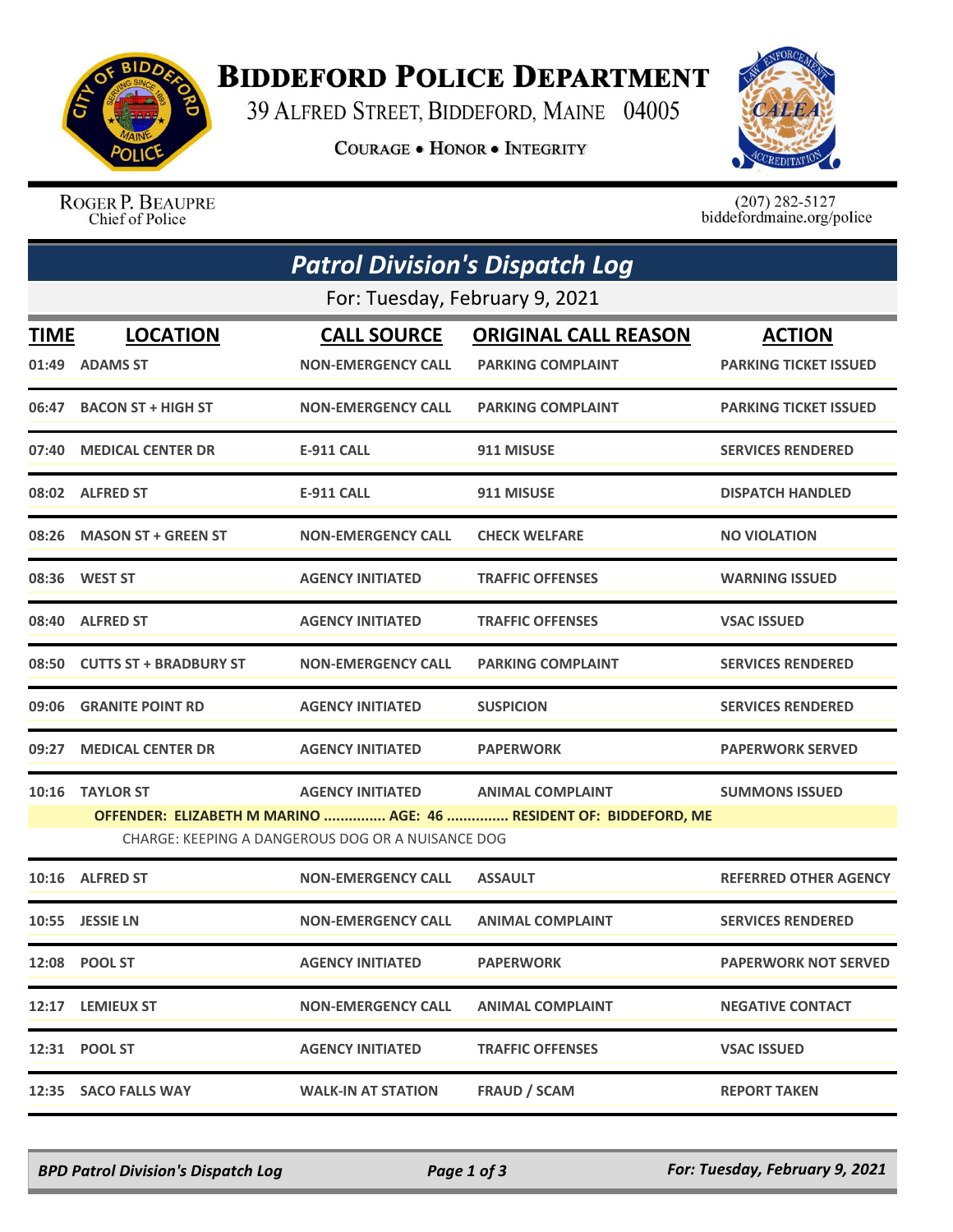| <b>TIME</b> | <b>LOCATION</b>                                                                                                                               | <b>CALL SOURCE</b>        | <b>ORIGINAL CALL REASON</b>                                                                           | <b>ACTION</b>                |  |  |
|-------------|-----------------------------------------------------------------------------------------------------------------------------------------------|---------------------------|-------------------------------------------------------------------------------------------------------|------------------------------|--|--|
|             | 12:44 WEST ST                                                                                                                                 | <b>NON-EMERGENCY CALL</b> | <b>CHECK WELFARE</b>                                                                                  | <b>WARNING ISSUED</b>        |  |  |
|             | 12:48 POOL ST                                                                                                                                 | <b>AGENCY INITIATED</b>   | <b>OPER AFTER SUSPENSION</b><br>OFFENDER: BRITTANY LEE NORMAN  AGE: 20  RESIDENT OF: LISBON FALLS, ME | <b>SUMMONS ISSUED</b>        |  |  |
|             | CHARGE: OPERATING WHILE LICENSE SUSPENDED OR REVOKED<br>CHARGE: POSSESS SUSPENDED DRIVERS LICENSE: CRIME                                      |                           |                                                                                                       |                              |  |  |
|             | <b>12:58 MAIN ST</b>                                                                                                                          | <b>NON-EMERGENCY CALL</b> | <b>DISABLED VEHICLE</b>                                                                               | <b>DISPATCH HANDLED</b>      |  |  |
|             | 14:08 RATHIER ST                                                                                                                              | <b>WALK-IN AT STATION</b> | <b>MOTOR VEHICLE THEFT</b>                                                                            | <b>NO VIOLATION</b>          |  |  |
|             | 14:11 POOL ST                                                                                                                                 | <b>AGENCY INITIATED</b>   | <b>TRAFFIC OFFENSES</b>                                                                               | <b>SUMMONS ISSUED</b>        |  |  |
|             | OFFENDER: SYDNEY ANN GILLINGHAM  AGE: 19  RESIDENT OF: STEEP FALLS, ME<br><b>CHARGE: OPERATE VEHICLE WITHOUT LICENSE</b>                      |                           |                                                                                                       |                              |  |  |
|             | 14:37 ALFRED ST                                                                                                                               | <b>NON-EMERGENCY CALL</b> | <b>ASSIST OTHER AGENCY</b>                                                                            | <b>REPORT TAKEN</b>          |  |  |
|             | 14:47 CHANNEL COVE LN                                                                                                                         | <b>NON-EMERGENCY CALL</b> | <b>ANIMAL COMPLAINT</b>                                                                               | <b>REFERRED OTHER AGENCY</b> |  |  |
|             | 15:17 POOL ST + MEETINGHOUSE RD                                                                                                               | <b>AGENCY INITIATED</b>   | <b>DISABLED VEHICLE</b>                                                                               | <b>SERVICES RENDERED</b>     |  |  |
|             | 15:37 MAIN ST                                                                                                                                 | <b>AGENCY INITIATED</b>   | <b>TRAFFIC OFFENSES</b>                                                                               | <b>VSAC ISSUED</b>           |  |  |
|             | 15:50 HILL ST                                                                                                                                 | <b>NON-EMERGENCY CALL</b> | <b>FRAUD / SCAM</b>                                                                                   | <b>REPORT TAKEN</b>          |  |  |
| 16:39       | <b>HILLS BEACH RD + POOL ST</b>                                                                                                               | <b>NON-EMERGENCY CALL</b> | <b>DISABLED VEHICLE</b>                                                                               | <b>SUMMONS ISSUED</b>        |  |  |
|             | CHARGE: OPERATE VEHICLE WITHOUT LICENSE                                                                                                       |                           | OFFENDER: TAYLOR B KELLY  AGE: 18  RESIDENT OF: NORTH WATERBORO, ME                                   |                              |  |  |
|             |                                                                                                                                               |                           |                                                                                                       |                              |  |  |
|             | 16:59 CENTER ST                                                                                                                               | <b>NON-EMERGENCY CALL</b> | <b>MISSING PERSON</b>                                                                                 | <b>REPORT TAKEN</b>          |  |  |
|             | 17:04 MILE STRETCH RD                                                                                                                         | <b>NON-EMERGENCY CALL</b> | <b>ANIMAL COMPLAINT</b>                                                                               | <b>REFERRED OTHER AGENCY</b> |  |  |
|             | 17:35 HILL ST                                                                                                                                 | <b>E-911 CALL</b>         | <b>MEDICAL W/ ASSIST</b>                                                                              | <b>TRANSPORT TO HOSPITAL</b> |  |  |
|             | 18:34 MAIN ST                                                                                                                                 | <b>AGENCY INITIATED</b>   | <b>CHECK WELFARE</b>                                                                                  | <b>SERVICES RENDERED</b>     |  |  |
| 19:20       | <b>ALFRED ST</b>                                                                                                                              | <b>AGENCY INITIATED</b>   | <b>PAPERWORK</b>                                                                                      | <b>SUMMONS ISSUED</b>        |  |  |
|             | OFFENDER: ANTHONY SCOTT LAPOINTE  AGE: 24  RESIDENT OF: BIDDEFORD, ME<br>CHARGE: VIOLATING CONDITION OF RELEASE<br>CHARGE: AGGRAVATED FORGERY |                           |                                                                                                       |                              |  |  |
|             | 19:28 ALFRED ST                                                                                                                               | <b>AGENCY INITIATED</b>   | <b>PARKING BAN - TOWED VEHICLES</b>                                                                   | <b>SERVICES RENDERED</b>     |  |  |
|             | 20:57 SACO FALLS WAY                                                                                                                          | <b>E-911 CALL</b>         | <b>NOISE COMPLAINT</b>                                                                                | <b>NEGATIVE CONTACT</b>      |  |  |
|             | 21:17 WEST ST                                                                                                                                 | <b>AGENCY INITIATED</b>   | <b>SUSPICION</b>                                                                                      | <b>SERVICES RENDERED</b>     |  |  |
|             | 21:49 ALFRED ST + EDWARDS AVE                                                                                                                 | <b>AGENCY INITIATED</b>   | <b>TRAFFIC OFFENSES</b>                                                                               | <b>WARNING ISSUED</b>        |  |  |
|             |                                                                                                                                               |                           |                                                                                                       |                              |  |  |

*BPD Patrol Division's Dispatch Log Page 2 of 3 For: Tuesday, February 9, 2021*